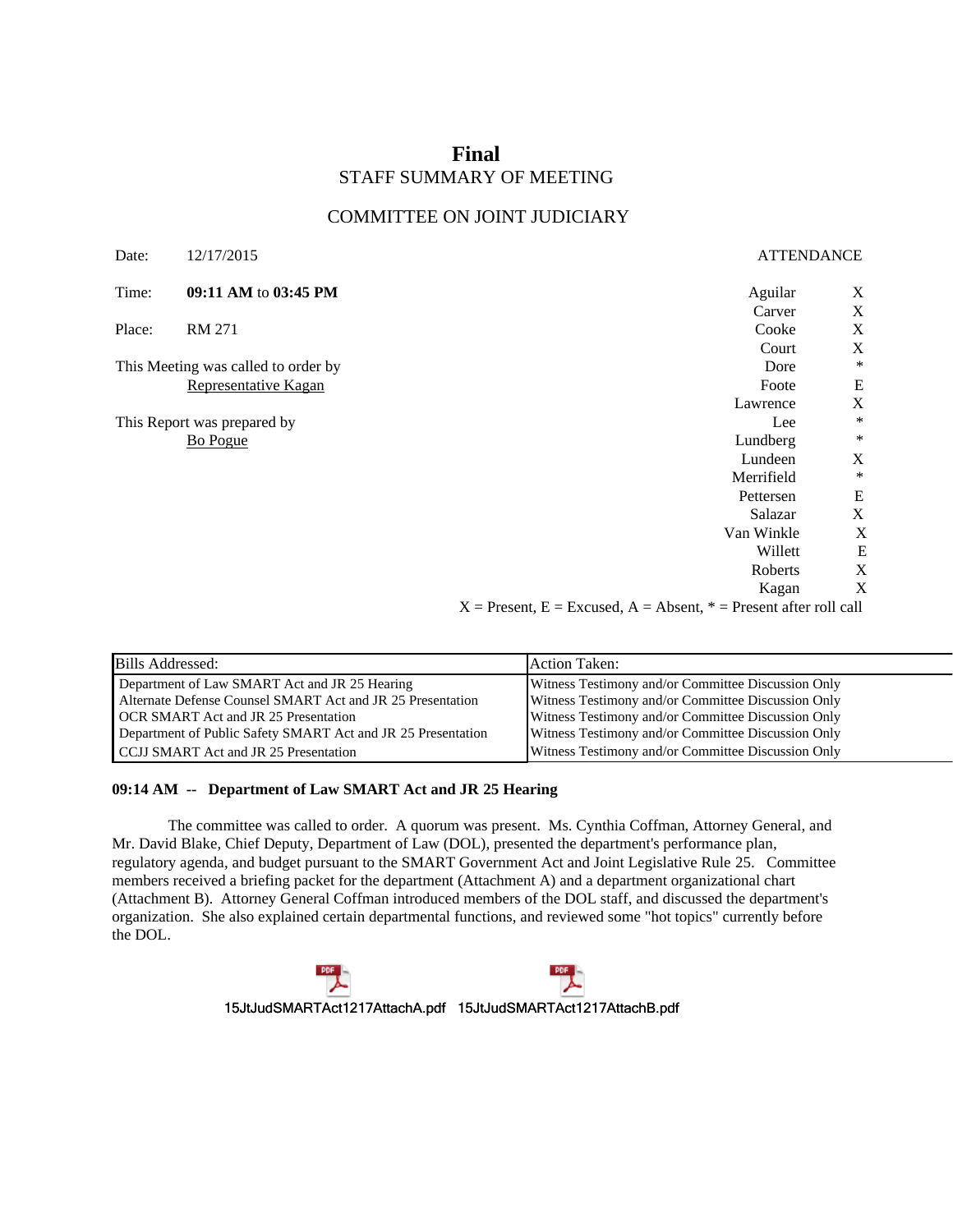#### **09:25 AM**

Attorney General Coffman discussed the role of the Consumer Protection Section, and some issues facing the section. Attorney General Coffman responded to questions regarding the DOL's response to elder abuse. Mr. Blake provided input on this issue, and discussed the budget ramifications of addressing elder abuse. Attorney General Coffman discussed the Peace Officer Standards and Training (P.O.S.T.) Section within DOL, and discussed issues facing the section. Discussion ensued regarding the split in asset recovery between the state and federal government in Medicaid fraud cases. Mr. Scott Turner, Deputy Attorney General, Criminal Justice Section, provided input on this issue, and Mr. Blake followed up.

#### **09:43 AM**

Mr. Turner responded to additional questions regarding criminal activity associated with Medicaid. Attorney General Coffman returned to briefing the committee on the P.O.S.T. Section. Mr. Cory Amend, P.O.S.T. Director, responded to questions regarding the ability of P.O.S.T. to address certain peace officer misconduct through rulemaking. Attorney General Coffman explained the role of the DOL's Criminal Appeals Section, and discussed some issues facing the section.

#### **09:54 AM**

Attorney General Coffman explained the role of the DOL's Natural Resources and Environment Section, and discussed some issues facing the section. Attorney General Coffman responded to questions regarding the impact of forthcoming court decisions about hydraulic fracturing on local government home rule. Attorney General Coffman returned to briefing the committee on environmental issues facing the department. Attorney General Coffman explained the role of the DOL's State Services Section, and discussed some issues facing the section. Discussion ensued regarding certain consumer protection issues.

#### **10:08 AM**

Attorney General Coffman explained the role of the DOL's Civil Litigation and Employment Personnel Section, and discussed some issues facing the section. Attorney General Coffman then explained the role of the DOL's Revenue and Utilities Section, and discussed some issues facing the section. Attorney General Coffman explained the role of the DOL's Business and Licensing Section, and discussed some issues facing the section. Attorney General Coffman provided an update on the status of litigation surrounding the pollution of the Animas River due to a failure during the clean up of the Gold King Mine by the U.S. Environmental Protection Agency.

#### **10:21 AM**

Discussion ensued regarding the use of the death penalty in Colorado. Attorney General Coffman discussed the scope and derivation of power of the DOL, as well as its jurisdictional boundaries. Discussion ensued regarding how the DOL makes the decision to pursue a particular lawsuit.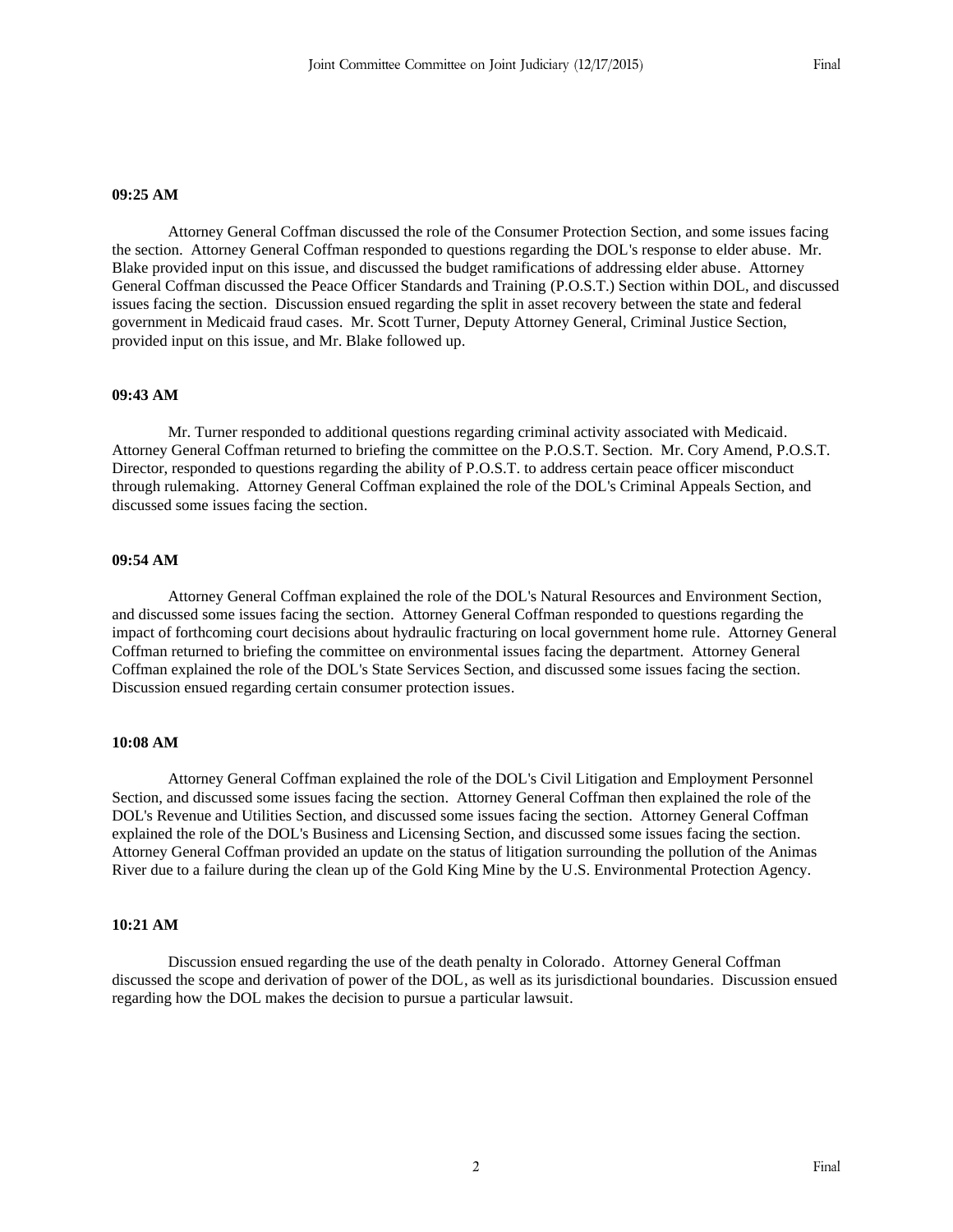#### **10:35 AM**

Mr. Jose Esquibel, Director for the DOL Office of Community Engagement, explained the function of this office. Mr. Esquibel responded to questions regarding the Safe2Tell program. Discussion ensued regarding a forthcoming study about violence in schools.

## **10:48 AM -- Office of Alternate Defense Counsel SMART Act and JR 25 Presentation**

Ms. Lindy Frolich, Executive Director, Mr. Daniel Nunez, Budget Director and Controller, and Ms. Stacie Colling, Juvenile Defense Coordinator, Office of the Alternate Defense Counsel (ADC), made the office's annual presentation pursuant to the SMART Act and Joint Legislative Rule 25. Committee members received ADC's annual report to the Joint Judiciary Committee (Attachment C), and a packet of presentation slides (Attachment D), prepared by ADC Staff. Ms. Frolich explained the function of ADC, discussed its budget outlook, and provided an update on issues facing the office.

## **10:59 AM**

Ms. Frolich responded to questions regarding ADC's caseload. Ms. Frolich discussed trends in this caseload, and responded to questions regarding the office's access to competent juvenile defense lawyers in all areas of the state. Ms. Colling responded to questions regarding the impact of House Bill 14-1032 on the rate of juvenile detentions. Ms. Frolich discussed the process by which the office evaluates its contract lawyers, and the use of social workers by ADC. Ms. Frolich distinguished between the social workers employed by ADC and those employed by the Office of the State Public Defender.

#### **11:11 AM**

Discussion ensued regarding the potential duplication of efforts in the area of social work. Ms. Frolich discussed some additional budget-related issues facing ADC, and responded to questions regarding prison outreach by the office. Ms. Frolich discussed some innovations undertaken by the office.

## **11:22 AM**

Ms. Frolich responded to questions regarding the difference in services provided by ADC and the Office of the State Public Defender.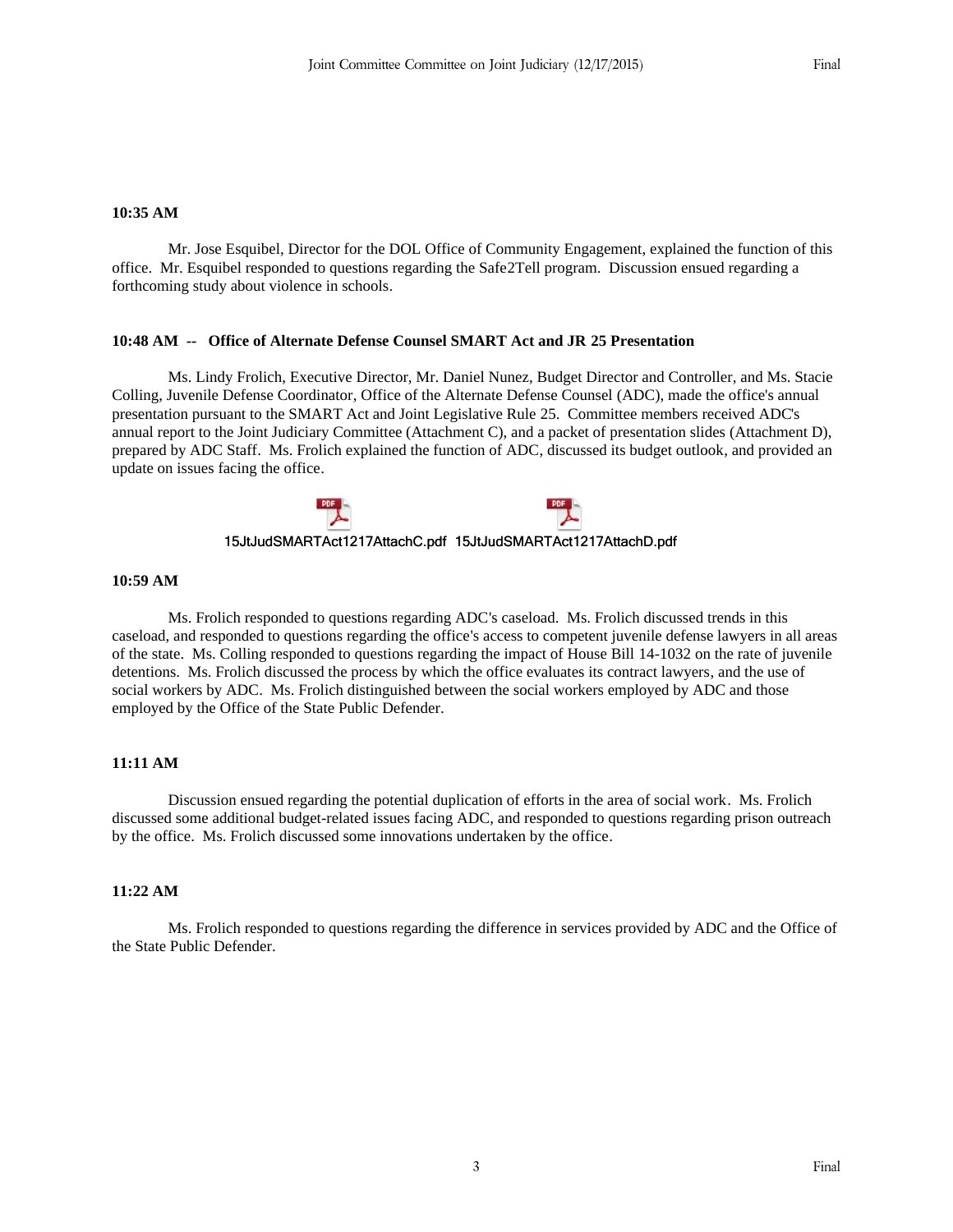## **11:23 AM -- Office of the Child's Representative and SMART Act and JR 25 Presentation**

Ms. Linda Weinerman, Executive Director, and Ms. Dorothy Macias, Staff Attorney, Office of the Child's Representative (OCR), made the office's annual presentation pursuant to the SMART Government Act and Joint Legislative Rule 25. Committee members received a packet of presentation slides, prepared by OCR Staff (Attachment E). Ms. Weinerman briefed the committee on the contents of Attachment E. Ms. Weinerman responded to questions regarding the threshold that triggers OCR's intervention in truancy cases.

## **11:33 AM**

Discussion continued regarding OCR intervention in truancy cases. Ms. Weinerman returned to briefing the committee on the contents of Attachment E. Ms. Weinerman responded to questions regarding the ages of youths and young adults served by OCR.

## **11:47 AM**

The committee recessed for lunch.

## **01:16 PM -- Department of Public Safety Presentation Pursuant to the SMART Government Act and JR 25**

Representative Kagan, chair, called the committee back to order. Mr. Stan Hilkey, Executive Director of the Department of Public Safety (DPS), made the department's annual presentation pursuant to the SMART Act and Joint Legislative Rule 25. Committee members received a packet of presentation slides (Attachment F), prepared by DPS Staff. Mr. Hilkey introduced new division directors within DPS. He provided the committee with an overview of the department's budget requests, legislative agenda, and regulatory agenda.

## **01:26 PM**

Mr. Hilkey responded to questions regarding the body-camera working group. Mr. Scott Hernandez, Chief, Colorado State Patrol (CSP) presented on CSP's efforts at reducing fatal highway accidents.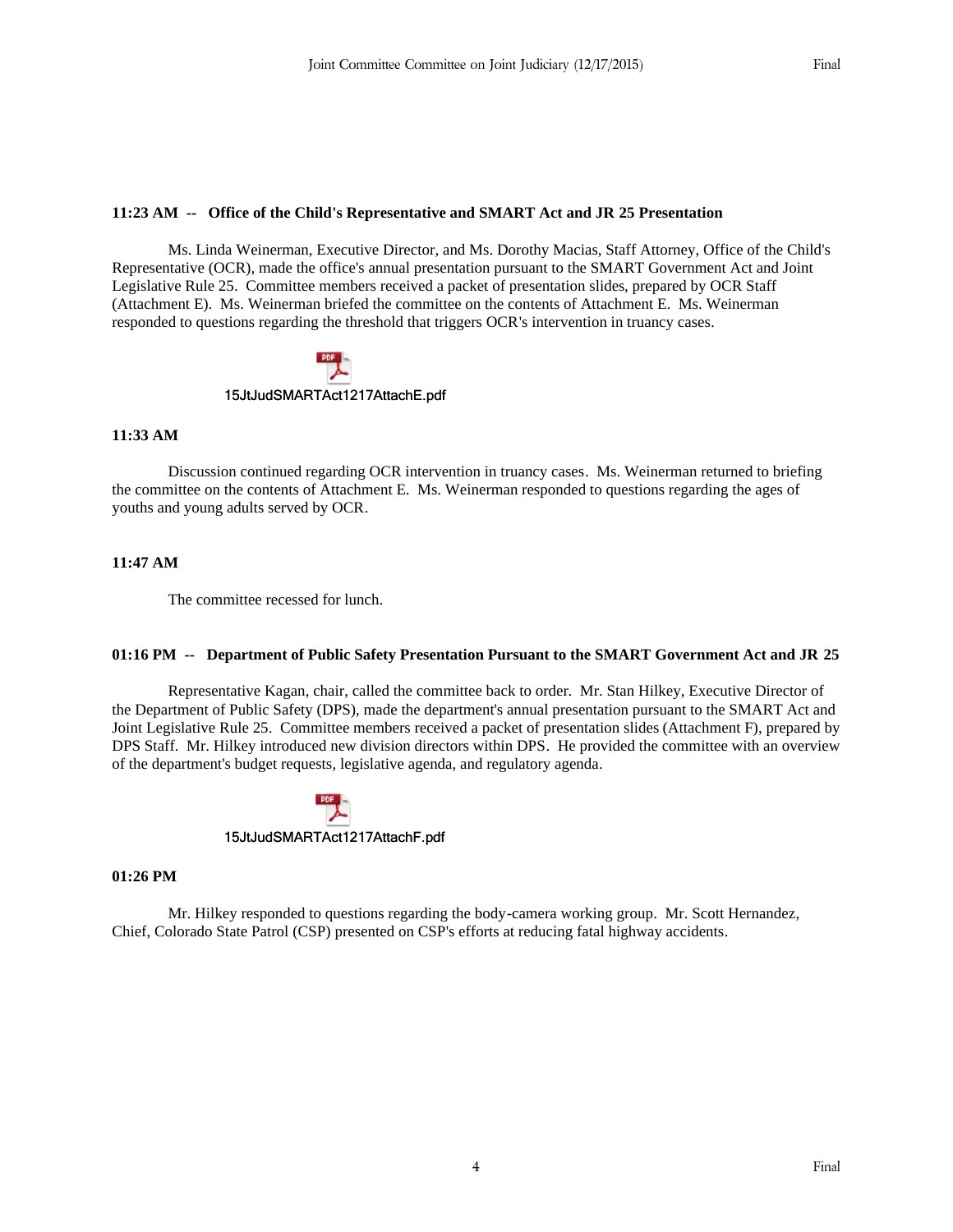#### **01:36 PM**

Mr. Hilkey and Chief Hernandez responded to questions regarding the cause of the increase in fatal accidents, including driver impairment and distracted driving.

**01:44 PM --** Mr. Michael Rankin, Director, Colorado Bureau of Investigation, introduced himself to the committee and provided information on the CBI's effort to reduce forensic turnaround times, including specific statistics regarding testing sexual assault kits. He informed the committee that a new forensic facility opened in Pueblo this year, and that a new lab in Denver is scheduled to open April 1, 2016. In response to a committee question, Mr. Rankin provided information regarding background checks for firearm transfers. Mr. Rankin presented the committee with an update on business identity theft pursuant to House Bill 14-1057.

**01:58 PM --** Mr. Paul Cooke, Director, Division of Fire Prevention and Control (DFPC), gave the committee background information on the DFPC. He briefed the committee on the DFPC's goal to reduce the number of large wildfires that threaten lives or property. Mr. Cooke responded to questions regarding tax incentives for mitigation.

#### **02:11 PM**

Mr. Cooke continued to respond to questions regarding mitigation. He also described the Center for Excellence.

**02:19 PM --** Mr. Kevin Klein, Director, Division of Homeland Security and Emergency Management, provided the committee with an overview of homeland security programs and information on the Colorado Information Analysis Center. He also provided an update on the digital trunked radio system and other public safety communication systems. He responded to a question regarding the equipment used by the division. Mr. Hilkey commented on communication between local law enforcement and DPS.

**02:33 PM --** Ms. Jeanne Smith, Director, Division of Criminal Justice, provided information about the community corrections program and the evidence-based programs unit. She also provided information about the different units within the division.

## **02:44 PM**

Ms. Smith responded to questions regarding the function of the Sex Offender Management Board (SOMB) and the role of parole officers in prisons.

Mr. Hilkey provided closing remarks.

**02:51 PM --** Mr. Michael Dell, representing Colorado CURE, testified to the committee regarding the Parole Board's reporting requirements, the Division of Criminal Justice's statutory authority, and notification procedures used and treatment decisions made by the SOMB. Mr. Dell provided the committee with written information (Attachment G).